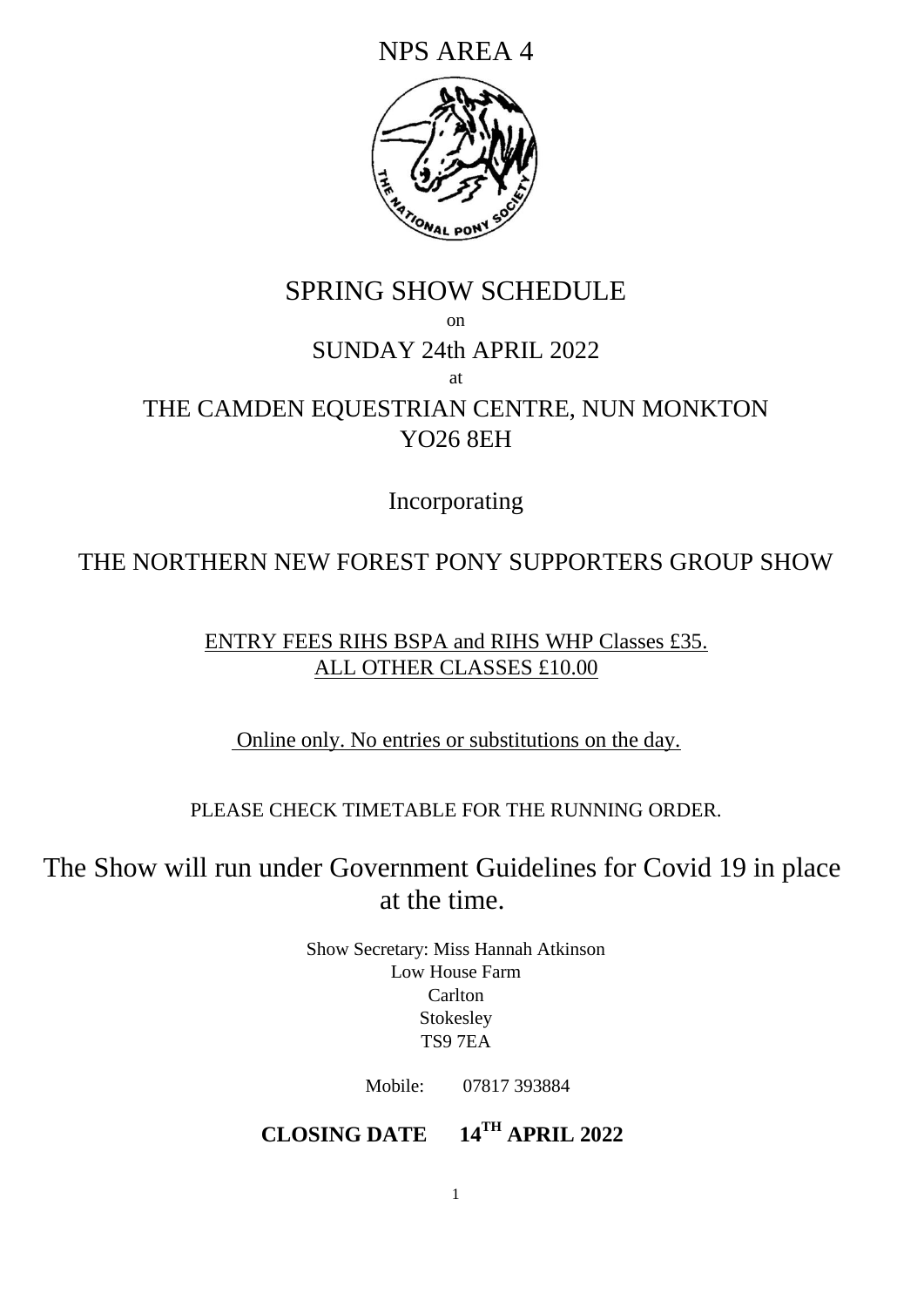**AIMS OF THE NATIONAL PONY SOCIETY - AREA 4**: Yorkshire, Humberside, Durham, Tyne & Wear, and Northumberland. The aim of staging this show is to promote and encourage the breeders of Mountain and Moorland and Riding ponies in the North of England. Our grateful thanks go to all who have helped by sponsoring the classes at this show.

**Limited Stabling is available on site £25** – a deposit of £20 will be required when you arrive which will be returned once you have mucked your stable out before leaving. Stables can be booked at the time of entry via entrymaster.

**NPS Mountain and Moorland Qualifying Rounds**: Ponies must be registered in the main body of their respective Mountain and Moorland Stud Books. Part Breds are not eligible. These classes are judged under the Rules of the NPS. Qualifying rounds are open to ponies owned by NPS members and non-members but only ponies owned by adult Qualifying or Life members are eligible to qualify for the final of the competition.

The highest placed ponies owned by NPS members in each class will qualify for the final at the NPS Summer Championship Show at Malvern 2022.

The highest placed pony owned by an NPS member in each class will qualify for the final. If the first placed pony has qualified, the second placed pony owned by an NPS member will qualify, qualification may not pass no lower than third place. NPS members are required to carry the owner's membership card and present it when required by judge or steward.

**NPS Show Pony and Show Hunter Pony Qualifying Rounds**: These classes are judged under the Rules of the NPS. Ponies must be registered in the NPS British Riding Pony Stud Book, Register or Appendix, International or Sports Pony section of the BRPSB; the GSB; the AHSB; the AASB, or in the main body of their respective M&M Stud Books. Part Breds are not eligible unless entered in the NPS British Riding Pony Stud Book. Ponies must be plaited. Qualifying rounds are open to ponies owned by NPS members and non-members but only ponies owned by adult Qualifying or Life members are eligible to qualify for the final of the competition. The highest placed pony owned by NPS members in each class will qualify for the final at the NPS Summer Championship Show at Malvern 2022.

The highest placed pony owned by an NPS member in each British Riding Pony breedinbg class will qualify for the final. If the first placed pony has qualified, the second placed pony owned by an NPS member will qualify, qualification may not pass no lower than third place. The owner does not need to be a member to qualify in the ridden riding pony classes.

**NPS/Corscaron Horse Essentials Home Produced Ridden Championship** - Riders of Home Produced ponies (see definition in the NPS Rules Book) can wear a white arm band in classes where this is indicated. These ponies, if owned by NPS members, are then eligible to qualify for the final at the NPS Summer Championship Show.

**"NPS Mountain & Moorland In Hand Cuddington Stud Silver Medal Rosette Championship".** A Silver Medal Rosette is offered by The National Pony Society for the best registered pony owned by an NPS Qualifying or Life member in the M & M In-Hand Section. The qualification goes to the Champion if owned by an NPS member and not already qualified for the final. If the Champion is not owned by an NPS Members or has already qualified then the qualification goes to the Reserve Champion, if owned by an NPS member, unless he has already qualified. Qualification to go no lower than first Reserve. Membership cards must be shown in the ring to receive the silver medal and/or silver medal qualification. The Champion and Reserve Champion from the Riding Pony Breeding Section and the Hunter Pony Breeding Section along with the Supreme Champion and Reserve Supreme Champion Mountain and Moorland In-hand ponies, qualify for the M P Gloss Products-UK Northern Breeders Inhand Championship, to be held at the NPS Area 4 North of England Show on Monday 29th August 2022. Qualifiers do not have to be members of the NPS.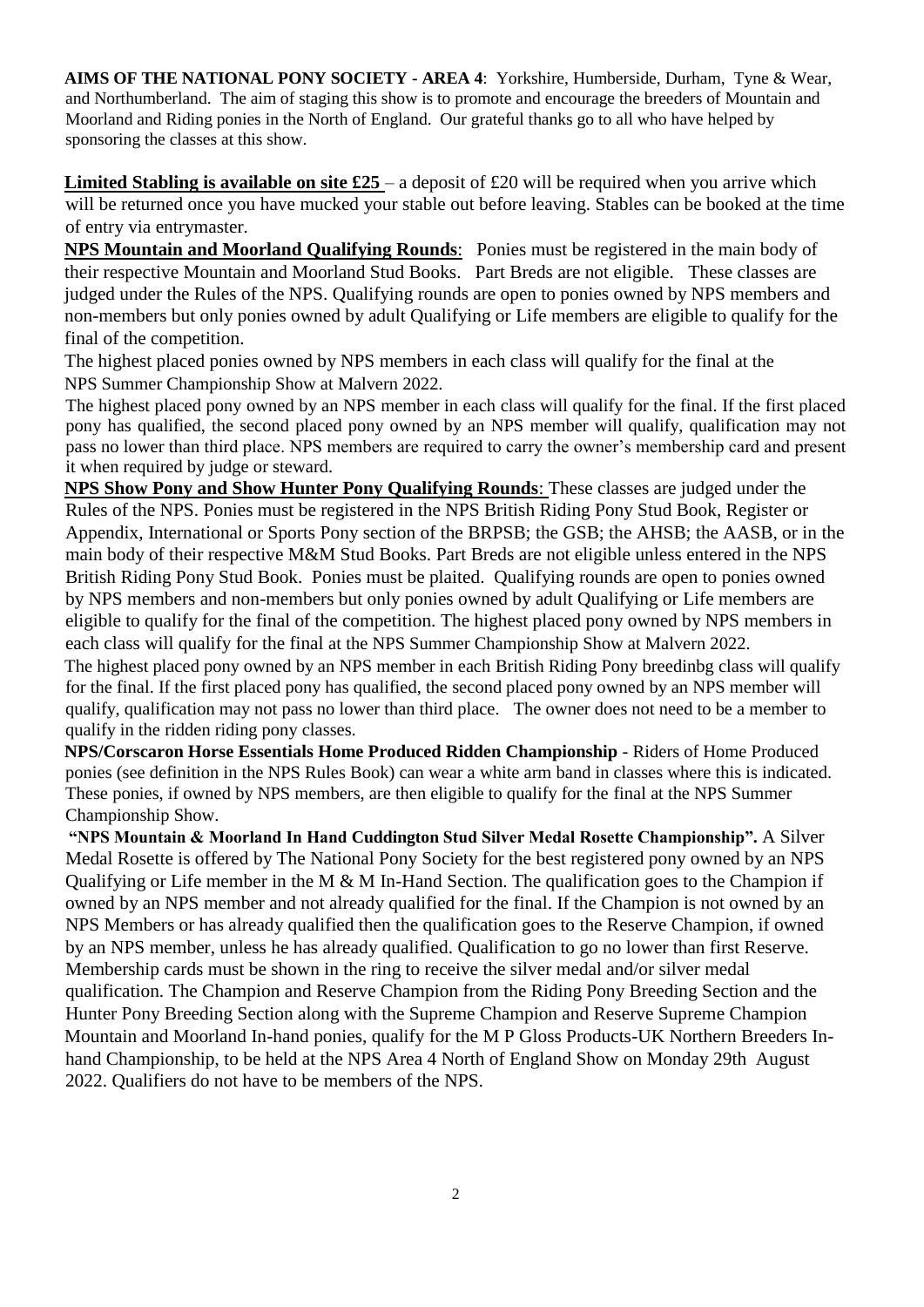The highest placed Fell Pony will qualify to represent the FPS North East Area Support Group and compete for the Bewcastle Boy Blue Trophy, in an Inter-Area Competition held at the FPS Southern Show 2022, providing the pony's owner is a member of the FPS and resident in the North East Area.

This show is a qualifier for the **NPS ASSENDONS AREA FINAL FREESTYLE TO MUSIC**. The NPS/ Ringside M&M Open Ridden Champion and the NPS Riding Pony Open Ridden Champion and Reserve will qualify for the Final, held at the NPS Summer Championships. The owner does not have to be an NPS member for the pony to enter this competition or to qualify but the owner must be a Qualifying or Life member of the NPS to enter the final.

**NPS/AREA 15 BRITISH ISLES AREA IN-HAND CHAMPIONSHIP.** The winning pony/horse from each of the In Hand championships held at the show is eligible to go forward to this championship. There are no specific registration criteria for ponies.

The owner need not be an NPS member for the pony/horse to enter this competition or to qualify for the final but will have to become a Qualifying or Life member to enter the final. The Supreme Champion and Reserve Supreme Champion ponies at each NPS Area show qualify for the final at the NPS Summer Championship show. If the Supreme and/or Reserve Supreme has already qualified then the qualification may go to third place, but no lower.

These classes are affiliated to the **British Skewbald and Piebald Association** and are qualifiers for the **Royal International Horse Show, Hickstead 2022**. Classes will be judged under BSPA rules. Download from www.bspaonline.com.

All horses/ponies must be registered and all owners and riders BSPA members prior to the show. Rider's age taken from 1<sup>st</sup> January. Membership and qualification cards must be carried in the ring by competitors and produced as required for inspection or signature. Failure to do so will mean disqualification. Spurs may not be worn in any pony class. Ponies 153cm or under (Shetlands exempt) must possess a current JMB height certificate.

Competitors qualifying at this show for the Royal International Horse Show 2022 must submit their entries by recorded delivery post with full payment within 48 hours of qualifying to The Showing Secretary, All England Jumping Course, Hickstead, West Sussex, RH17 5NU. Schedules and entry forms can be downloaded at http://www.hickstead.co.uk/entries-and-results/the-longgines-royal-horseshow.

All stallions must be graded and licensed by BSPA and have a BSPA stallion ID card and wear BSPA Stallion ID Disc. No rider under 14 may exhibit a stallion in any class.

No competitor / owner / horse may compete in this class or enter the ring without current 2022 Membership of BSPA and a RIHS qualification card.

Qualification:  $1<sup>st</sup>$  place and the next unqualified competitor standing  $2<sup>nd</sup>$  or  $3<sup>rd</sup>$  qualify from each class. No competitor may qualifier from lower than 3<sup>rd</sup> place. BSPA Office: 01354 638226; email: bspashows@gmail.com. Skewbald and Piebald horse / ponies only. Highest placed Amateur and highest placed Junior in each class qualify for Amateur and Junior Supreme Championships Final to be held at the BSPA World of Colour Championship Show 2022 at the College EC., Keysoe, Bedfordshire September 2022. Cards to be shown and qualification signed in the ring. All Champion and Reserve Champion winners qualify for BSPA Star Championship at WCC.

"This Show is affiliated to **Equifest**, taking place at the East of England Showground 2022. The two highest placed exhibits not already qualified in each affiliated class will qualify."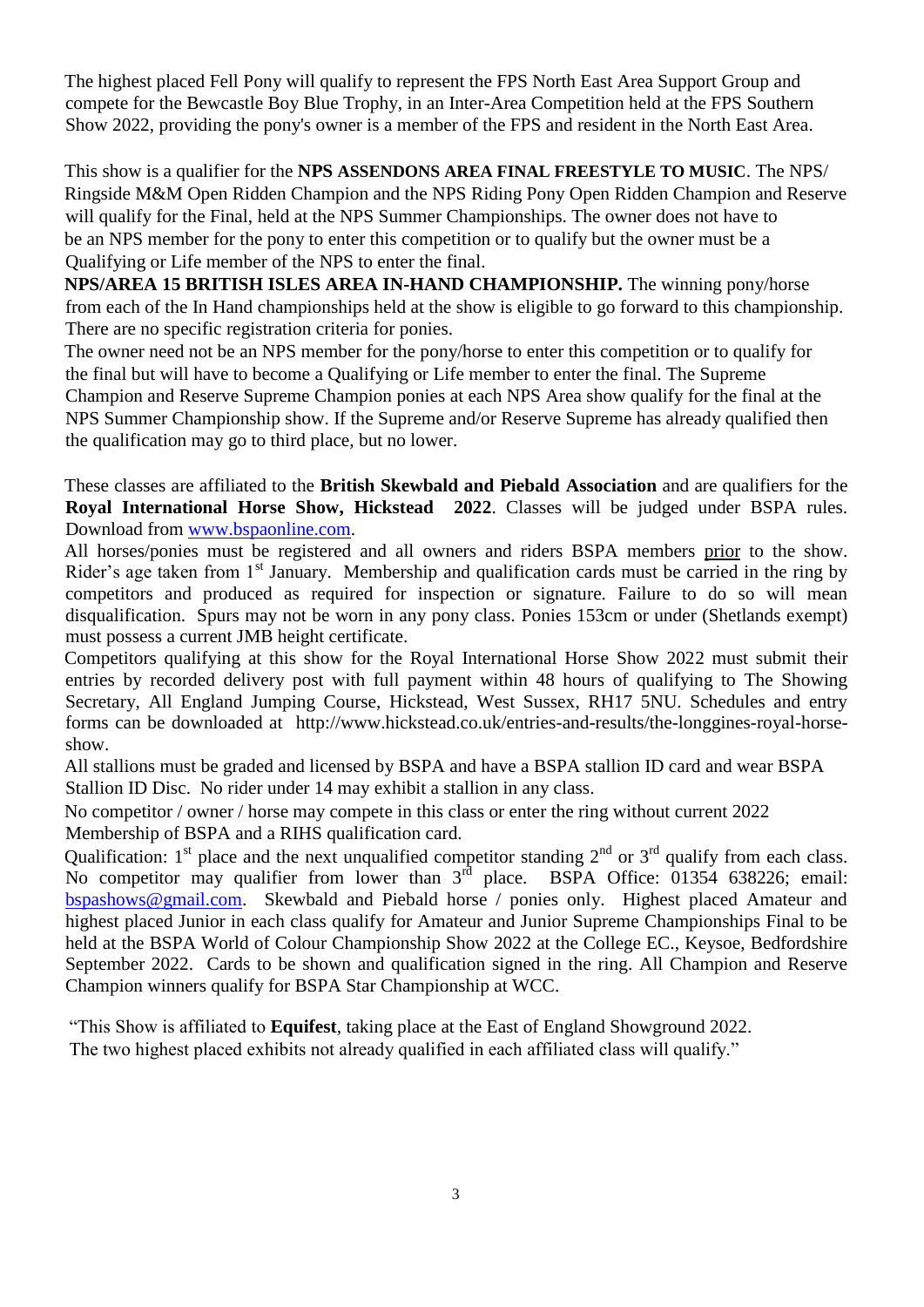#### **JUDGES FOR 2022**

**MRS J STUART – CLASSES 1 – 8, 20 – 28 MR M JONES - CLASSES 9 – 13, 46 – 49, 54 – 57 MRS A SQUIRES - CLASSES 14 – 19, 29 - 35 MR P BOUSTEAD - CLASSES 46 – 49, 54 – 57 MRS M TAYLOR - CLASSES 50 – 53 MR S HOWARD - CLASSES 50 – 53 MR N ARNOLD – CLASSES 36 – 45 NORTHERN NEW FOREST - CLASSES 58 - 72**

Ring 1A - 9.00am **RIDING PONY BREEDING Judge – Mrs J Stuart** THE NPS /KALUSTA STUD BRITISH RIDING PONY (SHOW PONY) IN HAND SUPREME NATIONALCHAMPIONSHIP.

Open to registered ponies not to exceed 148cm at maturity. To be judged under the rules of the NPS.

| Class 1 | 1, 2 or 3 year old colt, filly or gelding      |
|---------|------------------------------------------------|
| Class 2 | Stallion, mare or gelding 4 years old and over |

Championship 1st  $\& 2^{nd}$  Prize Winners from Classes 1  $\& 2$  to compete. The Champion and Reserve Champion will qualify for the M P Gloss Products-UK Northern Breeders In-hand Championship.  $1^{st}$  &  $2^{nd}$  Prize Winners from each Class will qualify for Equifest.

#### **HUNTER PONY BREEDING Judge - Mrs J Stuart**

THE NPS/TEAM CHARLESWORTH BRITISH RIDING PONY (SHOW HUNTER PONY) IN HAND NATIONAL CHAMPIONSHIP.

Open to registered ponies not to exceed 153cm at maturity. To be judged under the rules of the NPS.

| Class 3 | 1, 2 or 3 year old colt, filly or gelding      |
|---------|------------------------------------------------|
| Class 4 | Stallion, mare or gelding 4 years old and over |

Championship  $1^{st}$  & 2nd Prize Winners from Classes 3 & 4 to compete. The Champion and Reserve Champion will qualify for the M P Gloss Products-UK Northern Breeders In-hand Championship.

#### **HOME PRODUCED RIDING PONY BREEDING Judge – Mrs J Stuart**

The NPS/BETTY SKEET MEMORIAL BRITISH RIDING PONY Home

Produced In Hand National Championship

Open to registered Show Ponies not to exceed 148cms and Show Hunter Ponies not exceeding 153cms at maturity. Please see NPS Rule Book, Sec A, 3.6. Please enter this class in the spirit it is intended. Competitors who contravene the above will be disqualified.

Class 5 1, 2 or 3 year old colt, filly or gelding, not to exceed 148cm at maturity.

Class 6 4 years old or over stallion, mare or gelding, not exceeding 148cm

Championship 1<sup>st</sup> & 2<sup>nd</sup> Prize Winners from Classes 5 & 6 to compete. 1<sup>st</sup> & 2<sup>nd</sup> Prize Winners from each Class will qualify for Equifest.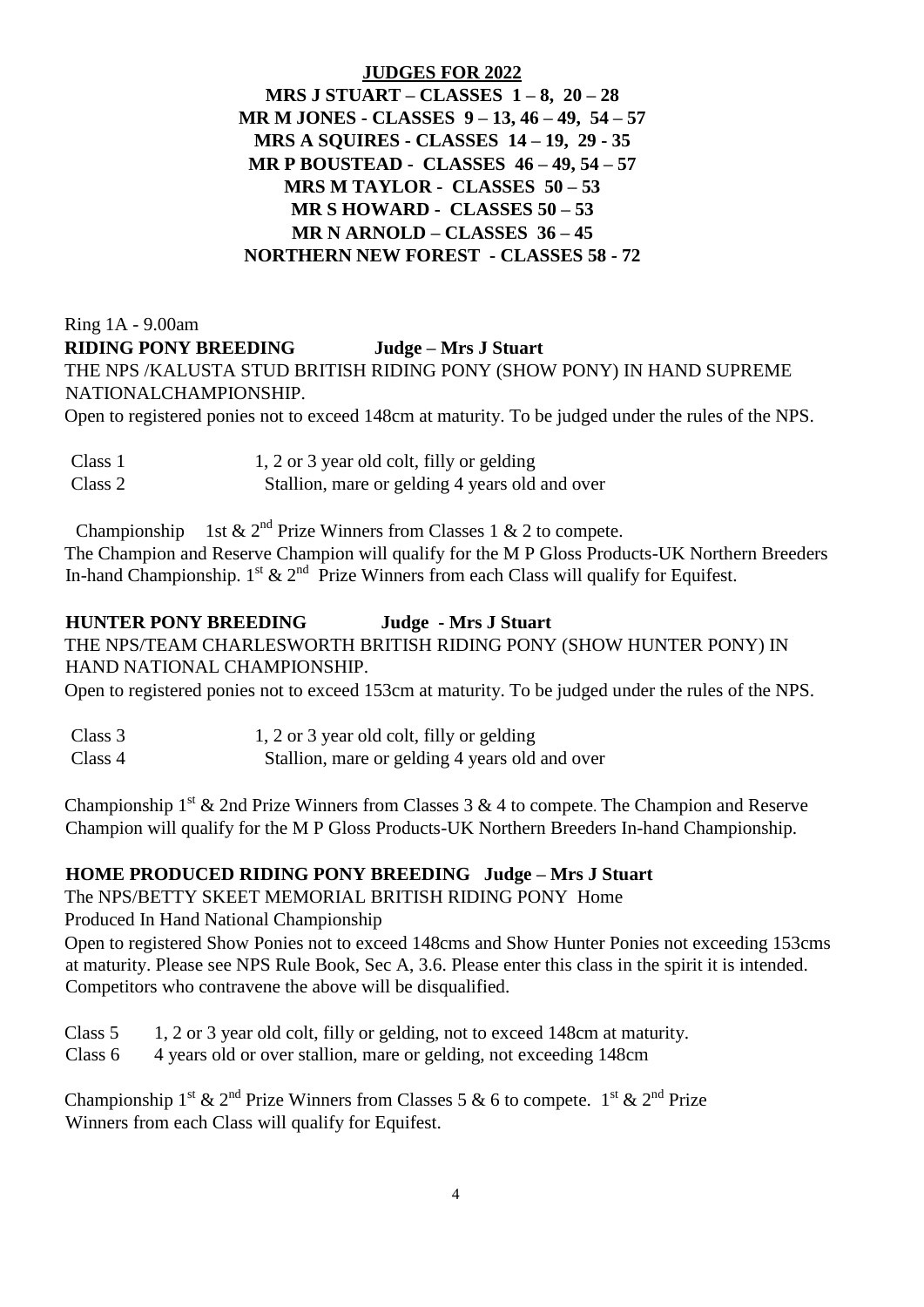#### **PART BRED IN HAND**

NPS/Mole Valley Farmers Part Bred In Hand Classes Judge – Mrs J Stuart

These classes are open to horses/ponies registered in any part bred Native or Arab Studbook.

- Class 7 1, 2 or 3 year old colt, filly or gelding.
- Class 8 4 years old or over stallion, mare or gelding.

Championship  $1^{st}$  &  $2^{nd}$  Prize Winners from Classes 7 & 8 to compete.

#### **SHOW PONY & SHOW HUNTER PONY RIDDEN Judge – Mr M Jones**

NPS/Rosettes Direct Show Pony/ Show Hunter Pony Novice Ridden Championship. A Pony is not eligible to compete if, before  $1<sup>st</sup>$  January in the current year (NB: any results from 2021 are exempt) it has done any of the following:

i. Won an Open affiliated SP/SHP ridden class ii. Qualified for Horse of the Year Show or RIHS Open SP/SHP Ridden classes iii. Qualified for the SP/SHP Novice Ridden final at the NPS Championship show (NB Ponies can compete as novices in this competition for two consecutive years provided they do not submit an entry to the final in the first year). 2021 is excluded when calculating consecutive years.

iv. If a pony qualifies for the Horse of the Year Show or RIHS in its second year it is immediately de-noviced and cannot compete in the Novice SP/SHP Final.

All ponies must be shown in a snaffle bit.

Class 9 Ponies not exceeding 148cm (SP) or 153cm (SHP

 Riders to be a suitable size for pony. Riders must be 12 years old or over when riding stallions not exceeding 128 cms and 14 years old or over when riding stallions exceeding 128 cms. The NPS/THE SASH EMPORIUM Show Pony/Show Hunter Pony Leading Rein National Championship

Class 10 Open to registered mares and geldings 4 years old and over, not exceeding 122 cm. Riders must have attained their 3rd birthday but must not have attained their 8th birthday before the 1st January in the current year. Ponies must be shown in a snaffle bit.

NPS/Corscaron Horse Essentials Home Produced Ridden Championship – wear white arm bands.

The NPS/SASH EMPORIUM Show Pony/Show Hunter Pony First Ridden National Championship Class 11 Open to registered mares and geldings 4 years old and over, not exceeding 122 cm. Riders must have attained their 3rd birthday but must not have attained their 10th

birthday before the 1st January in the current year.

NPS/Corscaron Horse Essentials Home Produced Ridden Championship – wear white arm bands. First and second prize winners from each Class will qualify for Equifest. Mini Championship  $1^{st} \& 2^{nd}$ Prize Winners from Classes 10 & 11 to compete.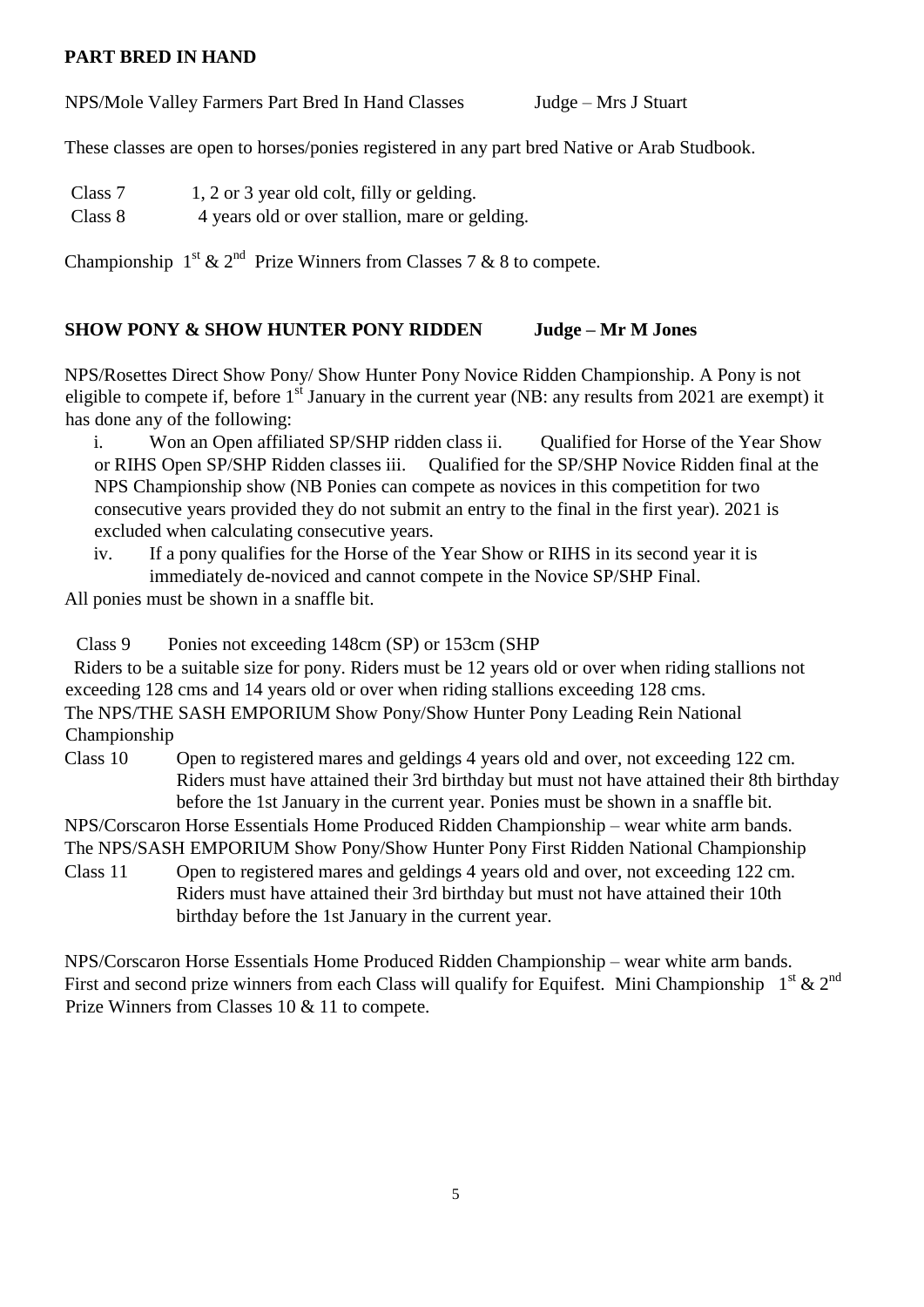#### **The NPS Show Pony/Show Hunter Pony Gold Medal Open Ridden National Championship**

- Class 12 Show Ponies not exceeding 148cms.
- Class 13 Show Hunter Ponies not exceeding 153cms.

Rider to be a suitable size for pony. Riders must be 12 years old or over when riding stallions not exceeding 128 cms and 14 years old or over when riding stallions exceeding 128 cms. NPS/Rosettes Direct Home Produced Ridden Championship – wear white arm bands.  $1^{st} \& 2^{nd}$  Prize Winners from each Class will qualify for Equifest.

Championship.  $1^{st}$  &  $2^{nd}$  Prize Winners from Classes 12 & 13 to compete.

Champion & Reserve Champion to qualify for NPS/ASSENDONS Area Final Freestyle to Music. If the Champion and/or Reserve Champion have already qualified then the qualification may go to the third place, but no lower.

#### **MOUNTAIN & MOORLAND IN HAND Judge- Mrs A Squires**

Ring 1B 9am

| Class 14   | Small Breeds In-hand Colt, Filly or Gelding 1, 2, 3 years.        |
|------------|-------------------------------------------------------------------|
| Class $15$ | Large Breeds In Hand, Colt, Filly or Gelding, 1, 2, 3, years      |
| Class 16   | Small Breeds In Hand, Stallion, Mare or Gelding, 4 years and over |
| Class 17   | Large Breeds In Hand, Stallion, Mare or Gelding, 4 years and over |

 Classes 14 - 17 are qualifying classes for the NPS/ Pottofields In Hand National Championship .

1<sup>st</sup> & 2<sup>nd</sup> Prize Winners from each Class will qualify for Equifest.

Championship.  $1^{st}$  &  $2^{nd}$  Prize Winners from Classes 14 - 17 to compete.

1<sup>st</sup> Prize Winners from classes 14 - 17 to compete for the NPS Mountain and Moorland In Hand Cuddington Stud Silver Medal Rosette Championship and the M P Gloss Products UK Northern Breeders In-hand Championship.

NPS/SARACEN HORSE FEEDS M&M HOME PRODUCED IN-HAND NATIONAL CHAMPIONSHIP M&M HOME PRODUCED IN-HAND CLASSES Judge – Mrs A Squires

Please see NPS Rule Book, Sec A 3.6. Please enter this class in the spirit it is intended. Competitors who contravene the above will be disqualified.

Class 18 Small Breeds, Stallions, mares and geldings any age Class 19 Large Breeds, Stallions, mares and geldings any age

1<sup>st</sup> & 2nd Prize Winners from Classes 18 & 19 will qualify for Equifest.

Championship  $1<sup>st</sup> \& 2<sup>nd</sup>$  Prize Winners from Classes 18 & 19 to compete.

1<sup>st</sup> Prize Winners from classes 18 & 19 to compete for the NPS Mountain and Moorland In Hand Cuddington Stud Silver Medal Rosette Championship and the M P Gloss Products UK Northern Breeders In-hand Championship.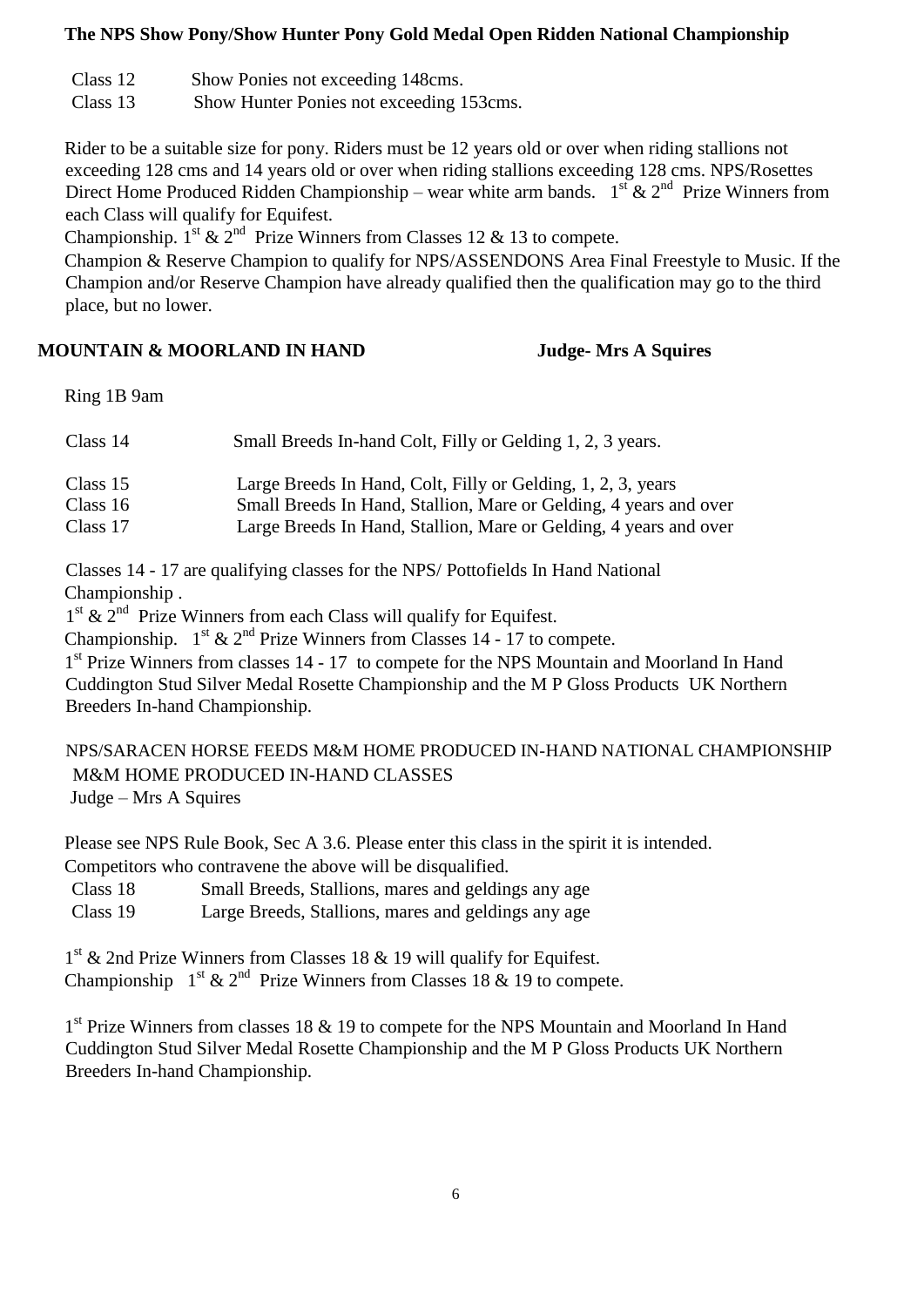# **MOUNTAIN AND MOORLAND RIDDEN CLASSES**

Judge – Mrs J Stuart

#### Class 20 THE NPS M&M NOVICE LEADING REIN NATIONAL CHAMPIONSHIP- kindly sponsored by The Kings Head

This class is open to mares and geldings 4 years old or over not exc. 122cm registered in the main body of their respective Breed Society stud book. Riders must have attained their  $3<sup>rd</sup>$  birthday but not have attained their 9<sup>th</sup> birthday before the 1<sup>st</sup> January in the current year.

Ponies never to have won a first prize of £10 or more in any M&M Leading Rein classes or qualified for the NPS/Showing Classics M&M Leading Rein final before  $1<sup>st</sup>$  January in current year. To be shown in a snaffle bit.

#### Class 21 THE NPS/BRYNDEFAID MOUNTAIN & MOORLAND NOVICE FIRST RIDDEN NATIONAL CHAMPIONSHIP

This class is open to mares and geldings 4 years old or over not exc. 128cm registered in the main body of their respective Breed Society stud book. Riders must have attained their 3<sup>rd</sup> birthday but not have attained their 12<sup>th</sup> birthday before the 1<sup>st</sup> January in the current year.

Ponies never to have won a first prize of £10 or more in any First Ridden M&M classes or qualified for the NPS/Showing Classics M&M First Ridden final before  $1<sup>st</sup>$  January in current year.

# Class 22 THE NPS/SHOWING CLASSICS M & M LEADING REIN NATIONAL CHAMPIONSHIP

This class is open to mares and geldings 4 years old or over not exc. 122cm registered in the main body of their respective Breed Society stud book Riders must have attained their  $3^{rd}$  birthday but not have attained their 9<sup>th</sup> birthday before the 1<sup>st</sup> January in the current year. To be shown in a snaffle bit.

NPS/Corscaron Horse Essentials Home Produced Ridden Championship – wear white arm bands.

#### Class 23 THE NPS/ SHOWING CLASSICS M & M FIRST RIDDEN NATIONAL **CHAMPIONSHIP**

This class is open to mares and geldings 4 years old or over not exc. 128cm registered in the main body of their respective Breed Society stud book. Riders must have attained their  $3^{rd}$  birthday but not have attained their  $12^{th}$  birthday before the 1st January in the current year.

NPS/Corscaron Horse Essentials Home Produced Ridden Championship – wear white arm bands.

M&M Mini Championship  $1<sup>st</sup>$  &  $2<sup>nd</sup>$  Prize Winners from classes 20 - 23

# THE NPS/PICTON M&M NOVICE RIDDEN NATIONAL CHAMPIONSHIP

Judge Mrs J Stuart

Open to pure bred registered M&M stallions, mares and geldings four years old or over.

A pony is not eligible to compete if, before 1st January in the current year (NB. results from 2021 are exempt) it has done any of the following:

i) Won an open affiliated mixed M&M Ridden class ii) Qualified for BSPS Le

Meiux, Horse of the Year Show or RIHS open M&M ridden class.

iii) Qualified for the M&M Novice or Intermediate Ridden final at the NPS Summer Championship show (NB Ponies can compete as novices in this competition for two consecutive year provided they do not submit an entry to the final in the first year) 2021 is excluded when calculating consecutive years.

iv) If a pony qualifies for Horse of the Year Show or RIHS in its second year it is immediately denoviced and cannot compete in the Picton Final. Ponies must be shown in a snaffle bit.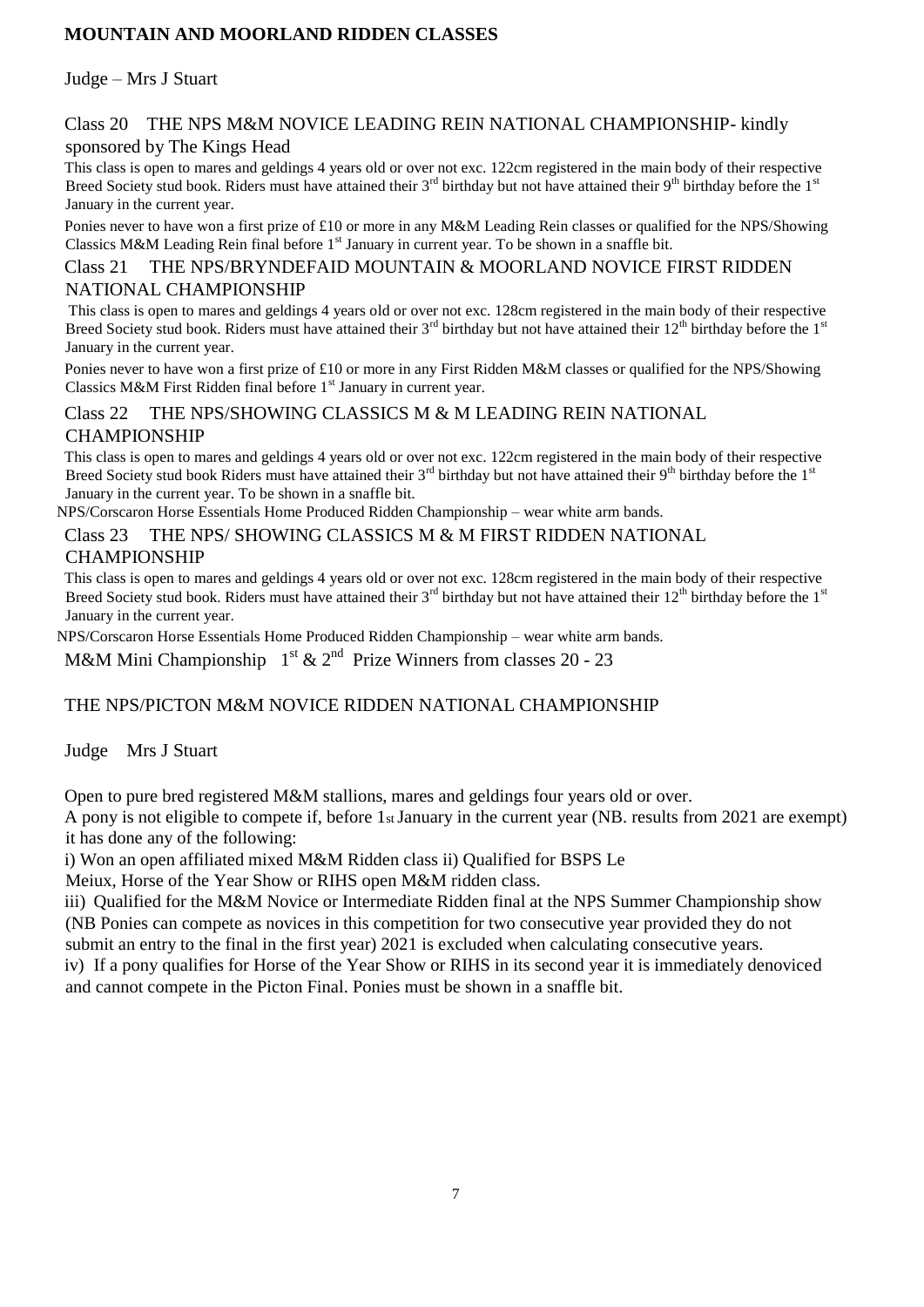Class 24 Mountain and Moorland Stallion, Mare or Gelding, 4 years old and over, registered in the Pure Bred Section of the Breed Societies Stud Books of the Dartmoor, Exmoor, Shetland.

Class 25 Mountain and Moorland Stallion, Mare or Gelding, 4 years old and over, registered in the Pure Bred Section of the Breed Societies Stud Books of the Welsh A and Welsh B.

Class 26 Mountain and Moorland Stallion, Mare or Gelding, 4 years old and over, registered in the Pure Bred Section of the Breed Societies Stud Books of the New Forest and Connemara.

Class 27 Mountain and Moorland Stallion, Mare or Gelding, 4 years old and over, registered in the Pure Bred Section of the Breed Societies Stud Books of the Dales, Fell, Highlands.

Class 28 Mountain and Moorland Stallion, Mare or Gelding, 4 years old and over, registered in the Pure Bred Section of the Breed Societies Stud Books of the Welsh C and Welsh D.

Mountain and Moorland Novice Ridden Championship - to be competed for by the 1st and 2nd prize winners in classes 24 -28

#### **THE NPS/ PEASEDOWN STUD & JESS TALBOT. M&M Intermediate RIDDEN**

Judge Mrs A Squires

A pony is not eligible to compete if it has qualified before 1st January in the current year for: i) the M&M Open Ridden Championship final at the Horse of the Year Show ii) the BSPS LeMeuix Ridden Championship final iii) the Open Ridden Championship final at Longines Royal International Horse Show

Class 29 Mountain and Moorland Stallion, Mare or Gelding, 5 years old and over, registered in the Pure Bred Section of the Breed Societies Stud Books of the Dartmoor, Exmoor, Shetland.

Class 30 Mountain and Moorland Stallion, Mare or Gelding, 5 years old and over, registered in the Pure Bred Section of the Breed Societies Stud Books of the Welsh A & B.

Class 31 Mountain and Moorland Stallion, Mare or Gelding, 5 years old and over, registered in the Pure Bred Section of the Breed Societies Stud Books of the New Forest and Connemara.

Class 32 Mountain and Moorland Stallion, Mare or Gelding, 5 years old and over, registered in the Pure Bred Section of the Breed Societies Stud Books of the Dales, Fell, Highlands.

Class 33 Mountain and Moorland Stallion, Mare or Gelding, 5 years old and over, registered in the Pure Bred Section of the Breed Societies Stud Books of the Welsh C & D

Mountain and Moorland Intermediate Ridden Championship - to be competed for by the 1st and 2nd prize winners in classes 29 to 33.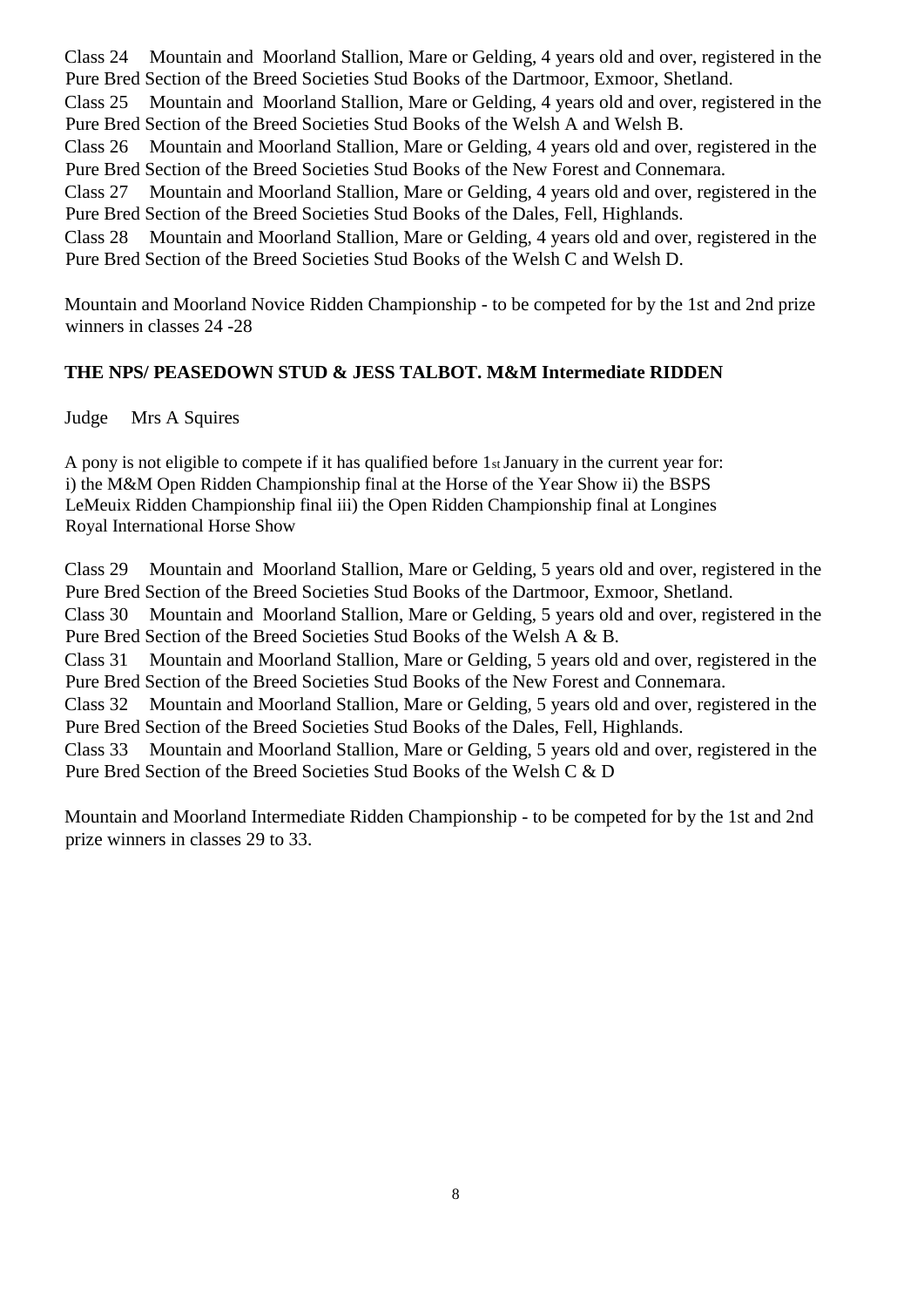# **MOUNTAIN & MOORLAND OPEN RIDDEN CLASSES**

Judge Mrs A Squires

Class 34 THE NPS/RINGSIDE STUD M & M OPEN RIDDEN NATIONAL SUMMER CHAMPIONSHIP. Incorporating the NPS Black Country Saddles Ridden Championship.

Mountain and Moorland Ridden Stallion, Mare or Gelding, 5 years old and over, Registered in the Pure Bred Section of the Breed Societies Stud Books of Dartmoor, Exmoor, Shetland, Welsh A or B. Rider any age.

NPS/Corscaron Horse essentials Home Produced Ridden Championship – wear white arm bands.

Class 35 THE NPS/RINGSIDE STUD M & M OPEN RIDDEN NATIONAL SUMMER CHAMPIONSHIP. Incorporating the NPS Black Country Saddles Ridden Championship. Mountain and Moorland Ridden Stallion, Mare or Gelding, 5 years old and over. Registered in the Pure Bred Section of the Breed Societies Stud Books of Connemara, Dales, Fell, Highland, New Forest and Welsh Section C & D. Rider

any age. NPS/ Corscaron Horse Essentials Home Produced Ridden Championship – wear white arm bands.

1<sup>st</sup> & 2<sup>nd</sup> Prize Winners from each Class will qualify for Equifest

Mountain and Moorland Open Ridden Championship - to be competed for by the 1st and 2nd prize winners in classes 34, 35.

Champion & Reserve to qualify for NPS/ASSENDONS Area Final Freestyle to Music. If the Champion and/or Reserve Champion have already qualified then the qualification may go to the third place, but no lower.

First prize winners from classes  $29 - 35$ , 66 - 72 to compete for the NPS/Standinghat Stud & Show Team Mountain and Moorland Ridden Silver Medal Rosette Championship.

#### **BSPA IN HAND CLASSES Ring 2 9.00am**

 Judge Mr N Arnold Class 36 BSPA Youngstock Plaited 1, 2 and 3 year olds. Skewbald/Piebald any height. Class 37 BSPA Youngstock Native/Traditional 1, 2 and 3 year olds. Skewbald/Piebald any height. Class 38 BSPA In Hand Plaited any age, height, sex. No Foals Class 39 BSPA In Hand Native, Traditional, Hogged any age, height, sex. No Foals 1<sup>st</sup> & 2<sup>nd</sup> Prize Winners from each Class will qualify for Equifest.

Championship.  $1^{st}$  &  $2^{nd}$  Prize Winners from classes 36 - 39 to compete.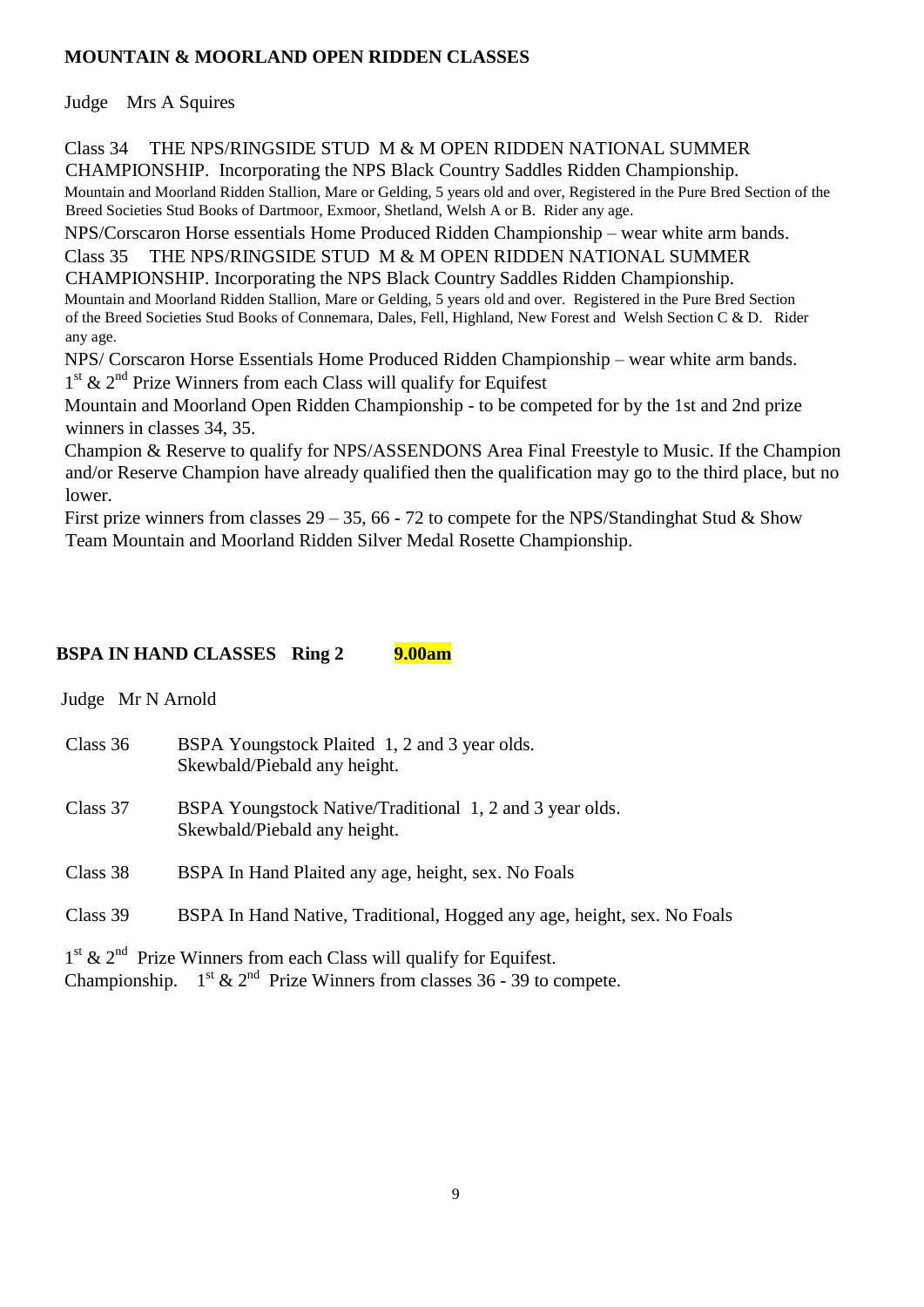#### **BSPA RIDDEN CLASSES**

- Class 40 BSPA Skewbald and Piebald Ridden Novice. Novice horses or ponies in their first season of competition or never to have won 2 Firsts. Any suitable snaffle bridle may be worn. Judge will not ride.
- Class 41 BSPA Ridden Skewbald and Piebald. Combined Class. Horse or pony 4 yrs and over, any type, height, colour or sex. Judge will not ride.

1<sup>st</sup> & 2<sup>nd</sup> Prize Winners from classes 40 & 41 will qualify for Equifest Championship  $1^{st}$   $\&$   $2^{nd}$  Prize Winners from classes 40  $\&$  41 to compete

#### **ROYAL INTERNATIONAL HORSE SHOW QUALIFIERS ENTRY FEE: £35 To include RIHS Levy PRIZE MONEY: 1 st £25, 2nd £15, 3rd £10**

- Class 42 BSPA RIHS Ridden. Ponies not exceeding 153cm. Plaited. No spurs to be worn. Judge will not ride. Display required. No leading reins permitted.
- Class 43 BSPA RIHS Ridden. Ponies not exceeding 153cm. Traditional and Native types (to be shown in their natural state) Hogged Cobs. No spurs to be worn. Judge will not ride. Display required. No leading reins permitted. Class 44 BSPA RIHS Ridden. Horses exceeding 153cm. Plaited.
	- Judge will ride all exhibits.
- Class 45 BSPA RIHS Ridden. Horses exceeding 153cm. Traditional and Native types (to be shown in their natural state) Hogged Cobs. Judge will ride all exhibits.

Championship. First and second prize winners from classes 42-45 to compete.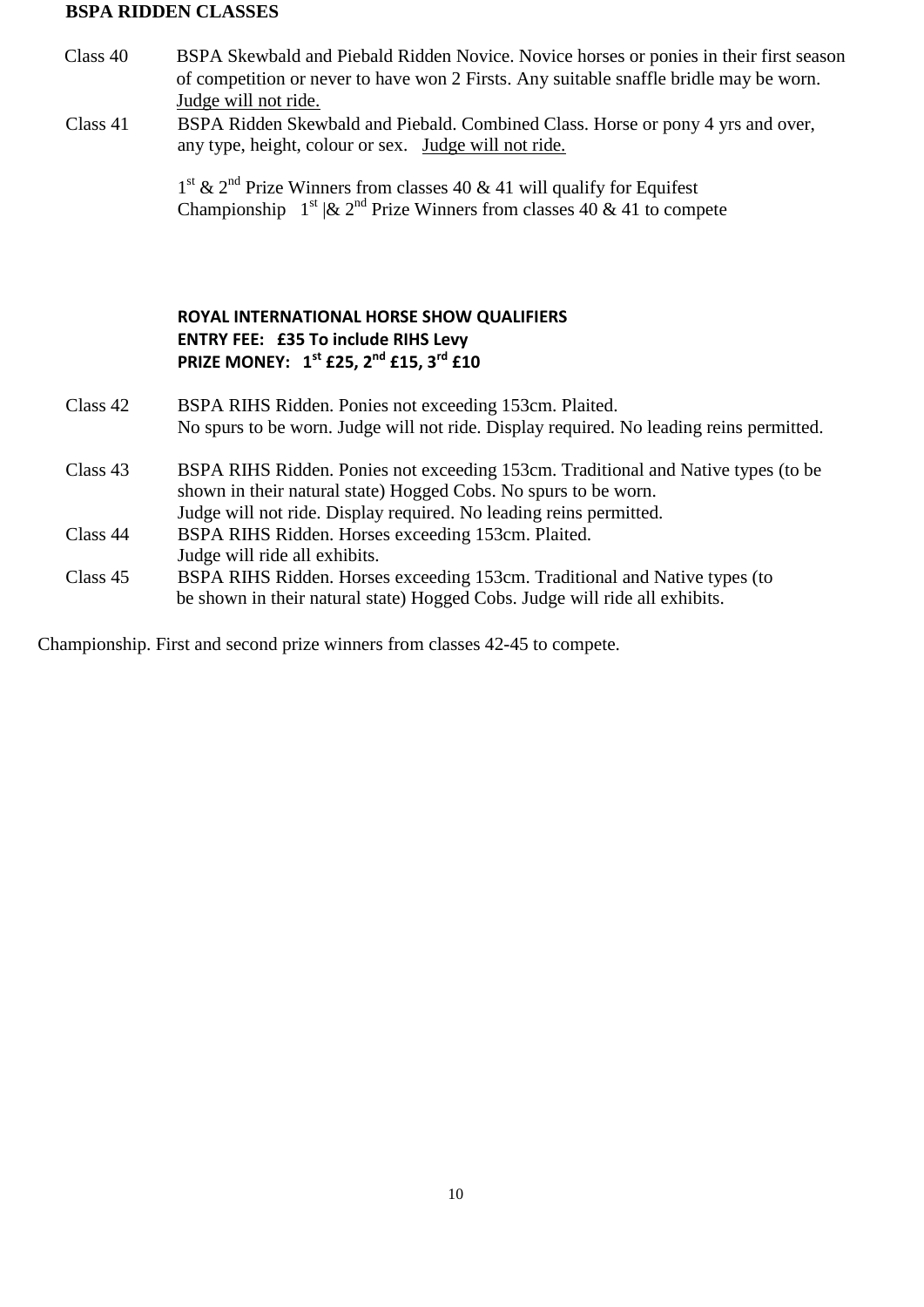# **Ring 3 – WHP Ring (All Weather) 8.30am Judges – Mr P Boustead, Mr M Jones**

#### **The NPS/NAF Mountain & Moorland Novice WHP Championship**

Open to registered pure bred M&M stallions, mares and geldings, four years old or over. Riders may only ride one pony in each class. A pony is not eligible to compete if, before 1st January in the current year (NB. results from 2020 are exempt) it has done any of the following:

i) Won an open affiliated mixed M&M WHP class ii) Qualified for Horse of the Year

Show or RIHS open M&M WHP class.

iii) Qualified for the M&M Novice or Intermediate WHP final at the NPS Summer Championship show (NB Ponies can compete as novices in this competition for two consecutive years provided they do not submit an entry to the final in the first year) 2020 is excluded when calculating consecutive years. iv) If a pony qualifies for Horse of the Year Show or RIHS in its second year it is immediately denoviced and cannot compete in the NAF Final. Ponies must be shown in a snaffle bit.

The highest placed Registered New Forest Pony in each of the M & M WHP Classes will receive a Special Rosette donated by the Northern New Forest Pony Supporters Group.

| Class 46 | Ponies not exceeding 122cm                     |
|----------|------------------------------------------------|
| Class 47 | Ponies exceeding 122cm but not exceeding 133cm |
| Class 48 | Ponies exceeding 133cm but not exceeding 143cm |

 Class 49 Ponies exceeding 143cms but not exceeding 148 (with the exception of Welsh Section D and Dales for which there is no height restriction).

First, second and third qualify for P(uk) Northwest Supporters Confined Novice M&M WHP Summer Championship. Novice M&M WHP Championship. First and second prize winners from classes 46 -49 to compete.

# **The NPS/Area 5 M & M Intermediate WHP National Championship. - Judges Mrs M Taylor, Mr S Howard**

Open to registered pure bred M&M stallions, mares and geldings, five years old or over. Ponies never to have qualified for the M&M Working Hunter Pony (Horse of the Year Show/RIHS) finals before 1<sup>st</sup> January in the current year. Riders may only ride one pony in each class.

| Class 50 | Ponies not exceeding 122cm |  |
|----------|----------------------------|--|
|----------|----------------------------|--|

Class 51 Ponies exceeding 122cm but not exceeding 133cm

Class 52 Ponies exceeding 133cm but not exceeding 143cm

 Class 53 Ponies exceeding 143cms but not exceeding 148 (with the exception of Welsh Section D and Dales for which there is no height restriction).

Intermediate M&M WHP Championship.  $1^{st}$  &  $2^{nd}$  Prize Winners from classes 50-53 to compete.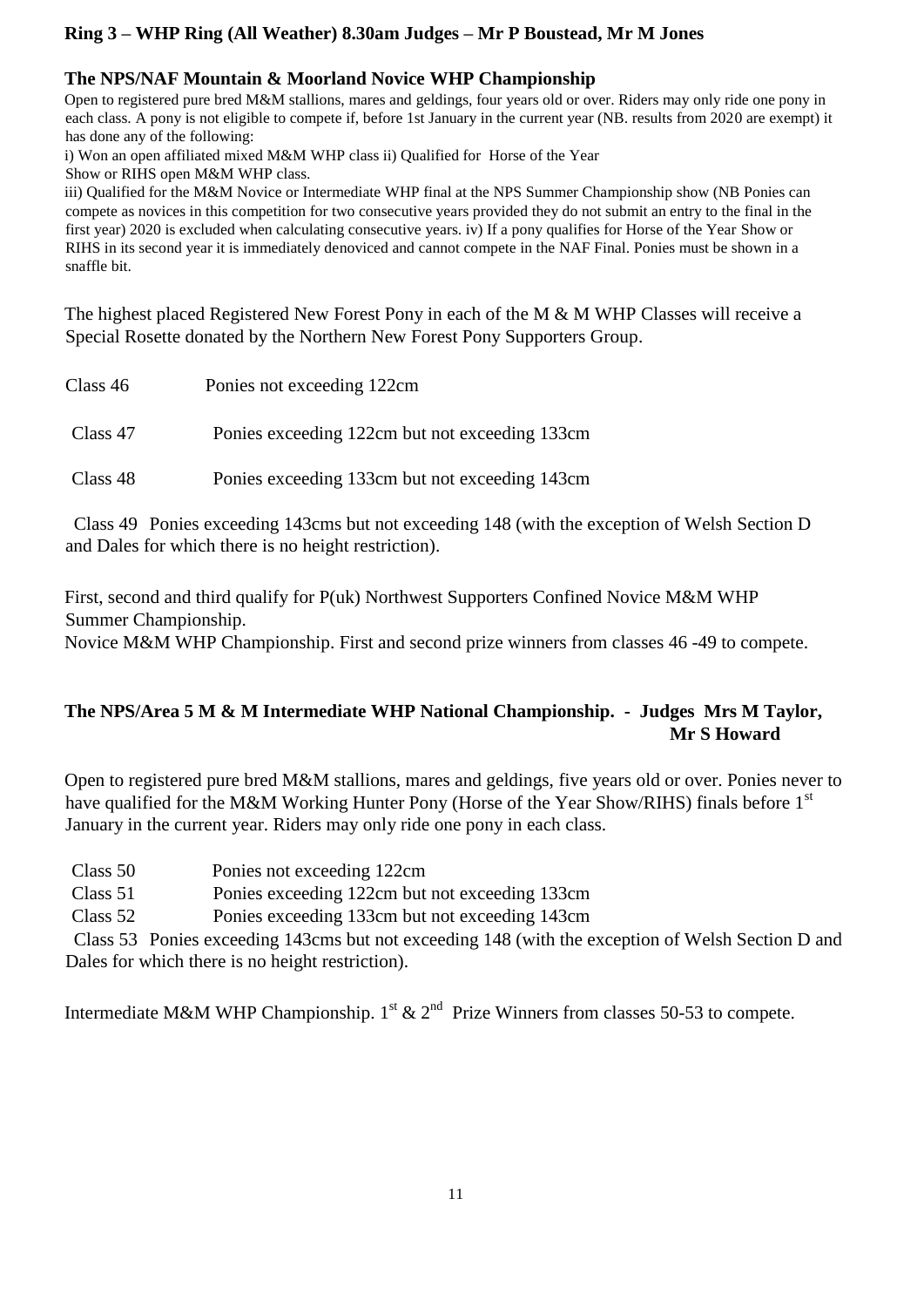#### **The NPS/Supreme Products M&M Working Hunter Pony Longines Royal International Horse Show Championship**

Incorporating the NPS/Top Spec M&M Open Working Hunter Pony. To be judged under the rules of the NPS 2022

| Judges     | Mr M Jones, Mr P Boustead                                                                    |  |  |
|------------|----------------------------------------------------------------------------------------------|--|--|
|            | Entry Fee: £35 to include RIHS Showing Levy.<br>Prize Money $1st$ £25, $2nd$ £15, $3rd$ £10. |  |  |
| Class 54   | Ponies not exceeding 122cm                                                                   |  |  |
| Class $55$ | Ponies exceeding 122cm but not exceeding 133cm                                               |  |  |
| Class 56   | Ponies exceeding 133cm but not exceeding 143cm                                               |  |  |
| Class 57   | Ponies exceeding 143cms                                                                      |  |  |

Open to pure bred registered M&M stallions, mares and geldings, five years old or over. The owner must be a Qualifying or Life member of the NPS for the pony to enter this competition. Riders may only ride one pony in each class.

The highest placed pony from each class to qualify for the final at Hickstead.

At the final riders must also be NPS members.

.

Open M&M WHP Championship First and second prize winners from classes 54 - 57 to compete.

#### **NEW FOREST M & M WHP CHAMPIONSHIP Winners of the NNFPSG Special Rosettes in the M & M WHP Classes to compete.**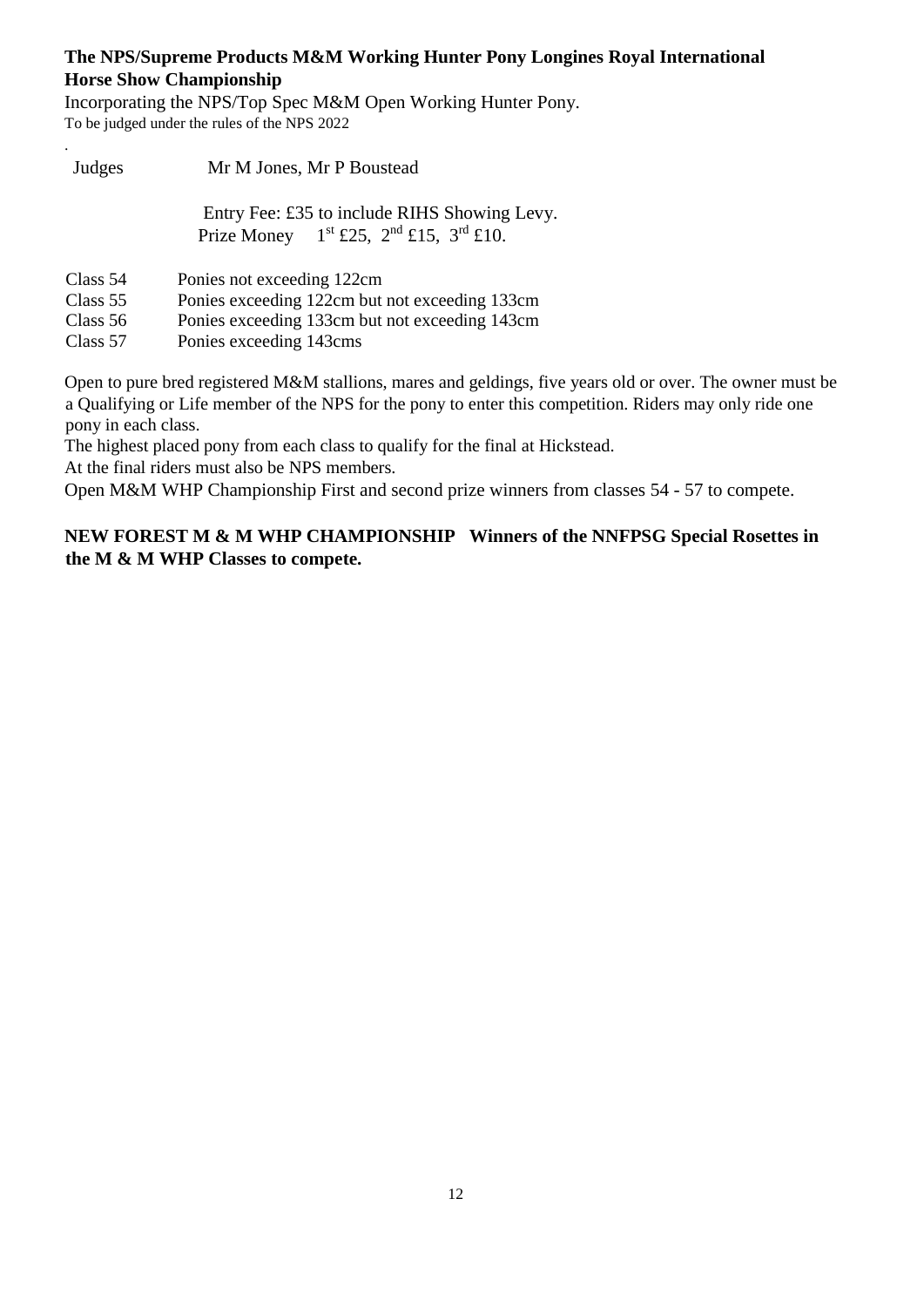#### **NORTHERN NEW FOREST PONY SUPPORTERS GROUP**

# **Judge**

**Ring 9.00a.m.**

**These classes will be run under NPS Breed Show Rules. Owners do not need to be a NPS Member at the time of qualifying.**

#### **In Hand Classes**

**Class 58 New Forest Yearling,** 2 & 3 year old, colt, filly or gelding.

**Class 59 New Forest,** 4 years old or over, mares.

**Class 60 New Forest,** 4 years old and over geldings.

**Class 61 New Forest,** 4 years old and over stallions.

**Class 62 Small New Forest Pony,** not exceeding 128cm. Any age.

**Class 63 Forest Bred,** (Registered New Forest Ponies that are sired and born on the open New Forest and termed as being Forest bred). Any age.

**Class 64 Veteran New Forest,** 15 years and over.

**Class 65 Northern New Forest Pony Supporters Group Members In Hand,** any age, entries must be paid up Members of the NNFPSG prior to the Show Day.

Rosettes to the highest placed junior, 17 years and under in classes 58-60, and 62-65.

Special rosettes to the highest placed Forest Bred pony, best New Forest Pony not exceeding 138cm and highest placed NNFPSG Member in each class.

Classes 58-62 are qualifiers for the NPS/Pottofields Stud M & M In Hand National Championship. Classes 58-63 are qualifiers for Spillers/Equifest M & M In Hand.

#### **New Forest In Hand Championship**

Sp. Ch. 1 New Forest In Hand Championship  $1^{st}$  &  $2^{nd}$  prize winners from classes 58-63 are eligible. Rosettes and Keepsake Trophy to Champion. Rosette to Reserve. Special Rosette: Best of Breed/New Forest Champion. Champion and Reserve go through to Overall New Forest Pony Championship. Champion to go through to NPS/British Isles Area In Hand National National Championship Qualifier.

# **Ridden New Forest Classes**

**Class 66 Novice Lead Rein New Forest**, The NPS/M & M Novice Leading Rein National Championship Qualifier, kindly sponsored by THE KINGS HEAD. Open to registered mares and geldings, 4 years old and over not exceeding 122cms. Riders must have attained their 3<sup>rd</sup> birthday but must not have attained their  $9^{th}$  birthday before  $1^{st}$  January in the current year. Ponies never to have won a first prize of £10 or more in Leading Rein Classes or qualified for the NPS/Showing Classics M & M Leading Rein Classes before the  $1<sup>st</sup>$  January in the current year. To be shown in a snaffle bit.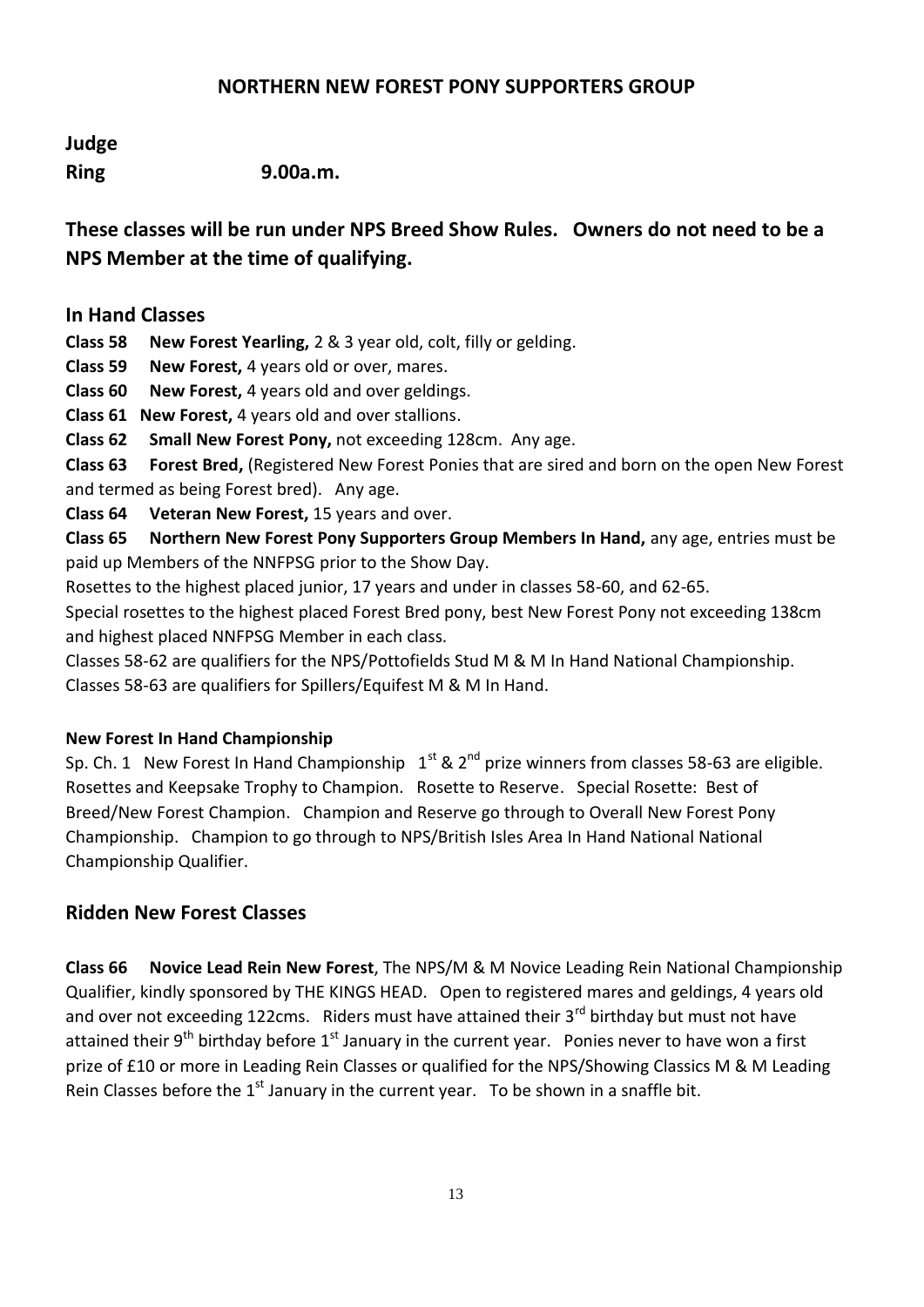**Class 67 Novice First Ridden New Forest**, The NPS/Bryndefaid Stud M & M Novice First Ridden Championship Qualifier. Open to registered mares and geldings, 4 years old and over not exceeding 128cms. Riders must have attained their 3<sup>rd</sup> birthday but not reached their 12<sup>th</sup> birthday before the 1<sup>st</sup> January in the current year. Pony never to have won a first prize of £10 or more in First Ridden classes or qualified for the NPS/Showing Classics First Ridden Final before the 1<sup>st</sup> January in the current year.

**Class 68 Novice New Forest Ridden**, NPS/Ringside Stud M & M Novice Ridden National Championship. This is a qualifier for the NPS/Picton Stud M & M Novice Ridden National Championship. Eligibilty for this class is as stated in the NPS Rule Book. Ponies must be shown in a snaffle bit. Special rosettes to the highest placed Junior on a New Forest Pony, 17 years and under, highest placed Forest Bred Pony, best New Forest pony not exceeding 138cm and highest placed NNFPSG Member.

**Class 69 Open New Forest Ridden,** NPS/Ringside Stud M & M Open Ridden Championship – sponsored by the Povey Family in memory of Bisterne Dee Light. This is a qualifier for the NPS/Ringside Stud M & M Open Ridden National Championship. Eligibility for this class is as stated in the NPS Rule Book. Special rosettes to the highest placed junior on a New Forest Pony, 17 years and under, highest placed Forest Bred Pony, best New Forest Pony not exceeding 138cm and highest placed NNFPSG Member. Bisterne Dee Light Trophy to the winner kindly offered by Natalie and Lauren Povey. Class 67 is a qualifier for Equifest M & M Open Ridden.

**Class 70 Forest Bred Ridden.** Open to any Forest Bred (Registered New Forest Ponies that are sired and born on the open New Forest are termed as being New Forest Bred) Pony.

**Class 71 Veteran New Forest Ridden Pony.** Ponies must be 15+ to compete.

**Class 72 Northern New Forest Pony Supporters Group Members Ridden.** Entries must be paid up members of the NNFPSG prior to show day. Special rosettes to the highest placed Junior on a New Forest Pony, 17 years and under, highest placed Forest Bred Pony, best New Forest Pony not exceeding 138cm and highest placed NNFPSG Member in classes 66-72.

#### **Ridden New Forest Championship**

Sp. Ch. 2,  $1^{st}$  & 2<sup>nd</sup> prize winners from classes 66-72 are eligible. Rosettes and Keepsake Trophy to Champion and Rosette to Reserve who go through to the Overall New Forest Pony Championship. Special Rosette: Best of Breed/New Forest Champion. Champion to go forward to the NPS/Standinghat Stud & Show team M & M Ridden Silver Medal Rosette Championship and NPS British Isles Area Supreme Ridden Championship to be held in Ring One

#### **Forest Bred Championship**

Sp. Ch. 3, Forest Bred Championship. Winners of the Forest Bred Rosette from each class eligible to come forward. Rosette and Keepsake Trophy to the Champion, Rosette to Reserve. Special Rosette: Best of Breed/New Forest Champion. Champion & Reserve to go through to the Overall New Forest Pony Championship.

#### **Under 138cms. Championship**

Sp. Ch. 4, Under 138cms Championship. Winners of under 138cms rosettes from each class eligible to come forward. Rosette and Keepsake Trophy to the Champion, Rosette to Reserve. Special Rosette: Best of Breed/New Forest Champion. Champion and reserve go through to the Overall New Forest Pony Championship.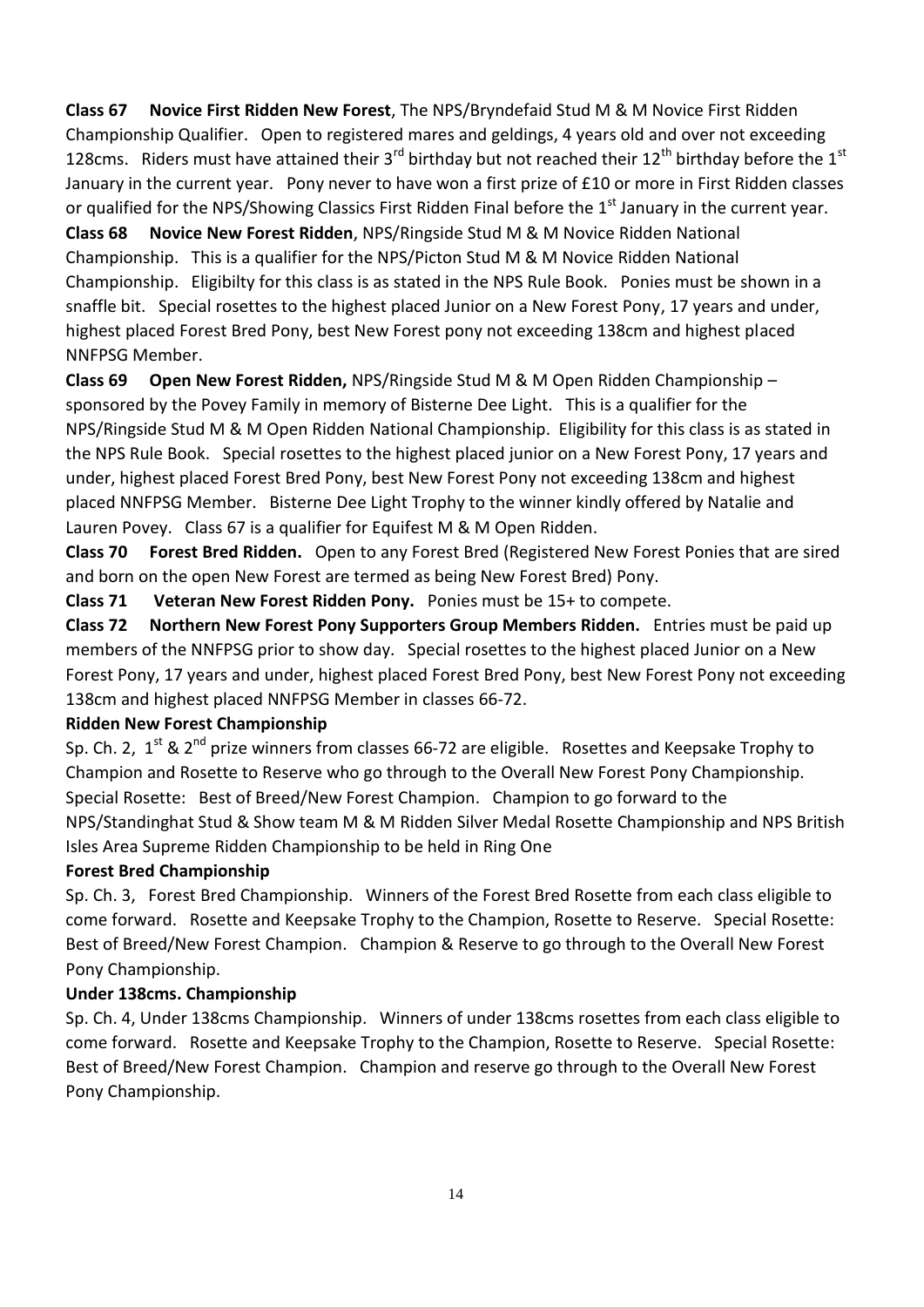#### **Supreme New Forest Pony Championship**

Sp. Ch. 5, The In hand and Ridden New Forest Champions and Reserves to come forward for the Overall New Forest Pony Championship. The Fijal Maestro Perpetual Tankard, Sash and Rosette to the Champion and Sash & Rosette to the Reserve. Special Rosette: Best of Breed/New Forest Champion. 1<sup>st</sup> prize winners from classes 66 - 72 to go forward to the M & M Silver Medal Championship.

#### **New Forest Working Hunter Pony Championship.**

#### **This Championship will be held in the WHP Ring on conclusion of the WHP Classes.**

Sp. Ch., New Forest Working Hunter Pony Championship. Winners of the NNFPSG Special Rosettes for the highest placed New Forest Ponies in each Working Hunter Pony Classes are eligible to compete. Rosette and Keepsake Trophy to Champion, Rosette to Reserve. Special Rosette: Best of Breed/New Forest Champion.